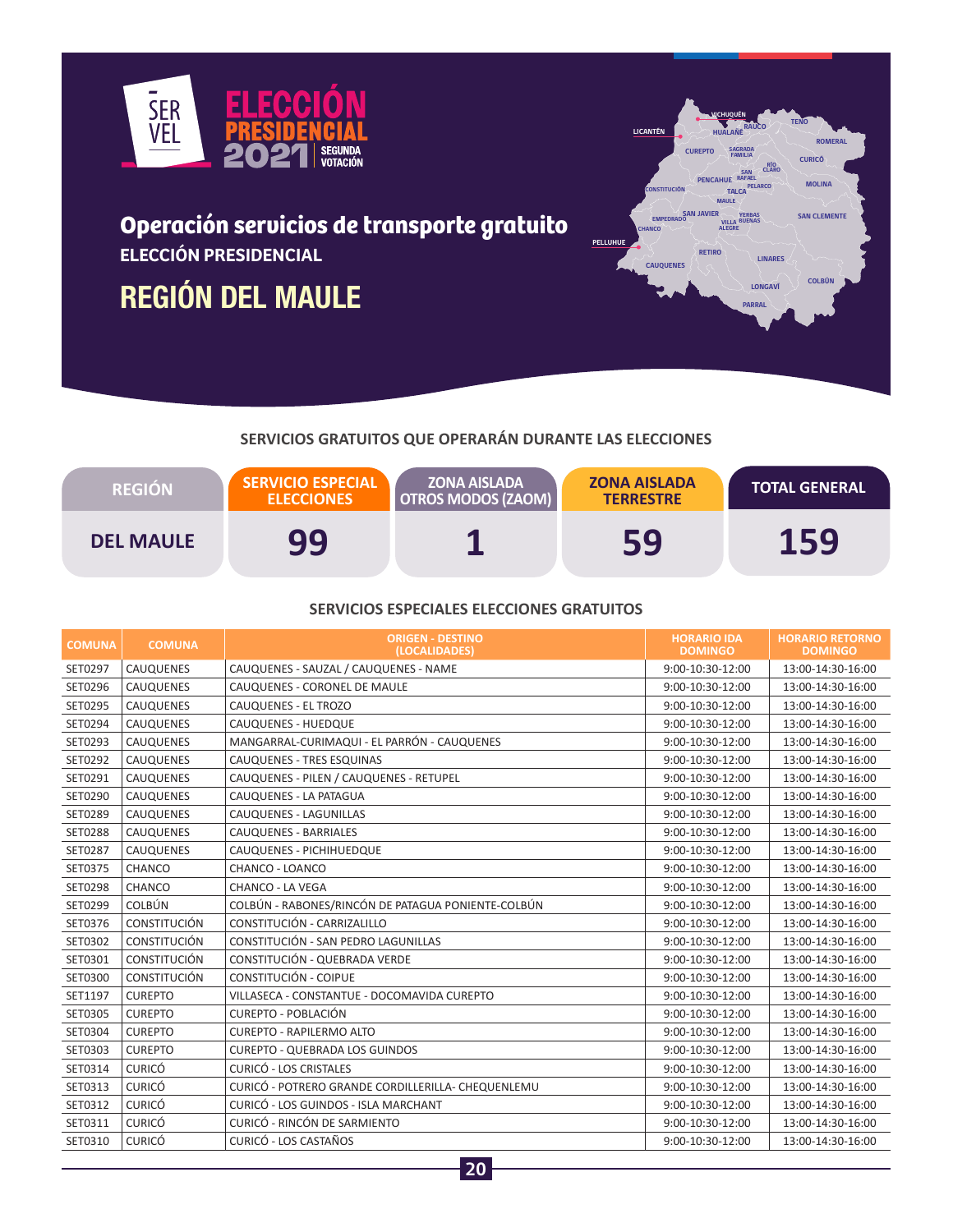

# **REGIÓN DEL MAULE**

#### **SERVICIOS ESPECIALES ELECCIONES GRATUITOS**

| <b>COMUNA</b>  | <b>COMUNA</b>   | <b>ORIGEN - DESTINO</b><br>(LOCALIDADES)                 | <b>HORARIO IDA</b><br><b>DOMINGO</b> | <b>HORARIO RETORNO</b><br><b>DOMINGO</b> |
|----------------|-----------------|----------------------------------------------------------|--------------------------------------|------------------------------------------|
| SET0309        | <b>CURICÓ</b>   | CURICÓ - TUTUQUEN - CONVENTO VIEJO                       | 9:00-10:30-12:00                     | 13:00-14:30-16:00                        |
| <b>SET0308</b> | <b>CURICÓ</b>   | CURICÓ - MONTE OSCURO                                    | $9:00-10:30-12:00$                   | 13:00-14:30-16:00                        |
| SET0315        | HUALAÑÉ         | HUALAÑE - LOS COIPOS                                     | 9:00-10:30-12:00                     | 13:00-14:30-16:00                        |
| SET0316        | LICANTÉN        | LICANTÉN - LA HIGUERA - JUNQUILLO - LIPIMAVIDA           | 9:00-10:30-12:00                     | 13:00-14:30-16:00                        |
| SET1186        | <b>LINARES</b>  | <b>SAN VICTOR ALAMOS - LINARES</b>                       | 9:00-10:30-12:00                     | 13:00-14:30-16:00                        |
| SET1185        | <b>LINARES</b>  | LAS HORNILLAS - LINARES                                  | 9:00-10:30-12:00                     | 13:00-14:30-16:00                        |
| SET0320        | <b>LINARES</b>  | HUAPI BAJO - LINARES                                     | 9:00-10:30-12:00                     | 13:00-14:30-16:00                        |
| SET0319        | <b>LINARES</b>  | CHUPALLAR - LINARES                                      | 9:00-10:30-12:00                     | 13:00-14:30-16:00                        |
| SET0317        | <b>LINARES</b>  | <b>LINARES - PALMILLA</b>                                | 9:00-10:30-12:00                     | 13:00-14:30-16:00                        |
| SET0377        | LONGAVI         | LOMAS DE VASQUEZ - LA QUINTA - LONGAVÍ                   | 9:00-10:30-12:00                     | 13:00-14:30-16:00                        |
| SET0322        | LONGAVI         | LONGAVÍ - BODEGA                                         | 9:00-10:30-12:00                     | 13:00-14:30-16:00                        |
| SET0321        | LONGAVÍ         | LONGAVÍ - LA PUNTILLA                                    | 9:00-10:30-12:00                     | 13:00-14:30-16:00                        |
| SET0325        | MAULE           | MAULE - EL PARRÓN                                        | 9:00-10:30-12:00                     | 13:00-14:30-16:00                        |
| SET0324        | MAULE           | <b>MAULE - LINARES DE PERALES</b>                        | 9:00-10:30-12:00                     | 13:00-14:30-16:00                        |
| SET0323        | MAULE           | <b>MAULE - TRES ESQUINAS</b>                             | 9:00-10:30-12:00                     | 13:00-14:30-16:00                        |
| SET0330        | <b>MOLINA</b>   | MOLINA - PIRIHUIN                                        | 9:00-10:30-12:00                     | 13:00-14:30-16:00                        |
| SET0329        | <b>MOLINA</b>   | MOLINA - BUENA FÉ-FUENTE DE AGUA                         | 9:00-10:30-12:00                     | 13:00-14:30-16:00                        |
| SET0328        | <b>MOLINA</b>   | <b>MOLINA - ITAHUE</b>                                   | 9:00-10:30-12:00                     | 13:00-14:30-16:00                        |
| SET0327        | <b>MOLINA</b>   | MOLINA - ALUPENHUE-YACAL                                 | 9:00-10:30-12:00                     | 13:00-14:30-16:00                        |
| SET0326        | <b>MOLINA</b>   | MOLINA - RADAL                                           | 9:00-10:30-12:00                     | 13:00-14:30-16:00                        |
| SET0332        | PARRAL          | TALQUITA - REINACO - PARRAL                              | 9:00-10:30-12:00                     | 13:00-14:30-16:00                        |
| SET0331        | PARRAL          | PARRAL - VILLA ROSA                                      | 9:00-10:30-12:00                     | 13:00-14:30-16:00                        |
| SET0334        | PELARCO         | PELARCO - LOS QUILLAYES                                  | 9:00-10:30-12:00                     | 13:00-14:30-16:00                        |
| SET0333        | PELARCO         | PELARCO - BAJO LOS ROCOS / PELARCO - SANTA ROSA          | 9:00-10:30-12:00                     | 13:00-14:30-16:00                        |
| SET0336        | PELLUHUE        | PELLUHUE - ALTOS DE CHOVELLÉN / PELLUHUE - MATA DE BOLDO | 9:00-10:30-12:00                     | 13:00-14:30-16:00                        |
| SET0335        | PELLUHUE        | PELLUHUE - CARDONAL - QUINTA CHILE                       | 9:00-10:30-12:00                     | 13:00-14:30-16:00                        |
| SET1189        | PENCAHUE        | TAPIHUE - PENCAHUE                                       | 9:00-10:30-12:00                     | 13:00-14:30-16:00                        |
| SET1188        | PENCAHUE        | QUEBRADAS LOS GUINDOS - BOTALCURA - PENCAHUE             | 9:00-10:30-12:00                     | 13:00-14:30-16:00                        |
| SET1187        | PENCAHUE        | LITU - LOS CRISTALES - PENCAHUE                          | 9:00-10:30-12:00                     | 13:00-14:30-16:00                        |
| SET0378        | PENCAHUE        | PENCAHUE - BATUCO                                        | 9:00-10:30-12:00                     | 13:00-14:30-16:00                        |
| SET0341        | PENCAHUE        | PENCAHUE - LA ORILLA DE RAUQUÉN                          | 9:00-10:30-12:00                     | 13:00-14:30-16:00                        |
| SET0340        | PENCAHUE        | PENCAHUE - QUILLAY                                       | 9:00-10:30-12:00                     | 13:00-14:30-16:00                        |
| SET0338        | PENCAHUE        | PENCAHUE - LAS DOSCIENTAS                                | 9:00-10:30-12:00                     | 13:00-14:30-16:00                        |
| SET0337        | PENCAHUE        | PENCAHUE - RINCONADA DE BOTALCURA                        | 9:00-10:30-12:00                     | 13:00-14:30-16:00                        |
| SET0344        | RAUCO           | RAUCO - EL PARRÓN                                        | 9:00-10:30-12:00                     | 13:00-14:30-16:00                        |
| SET0343        | RAUCO           | EL PLUMERO - QUICHARCO - LA PALMILLA - EL LLANO - RAUCO  | 9:00-10:30-12:00                     | 13:00-14:30-16:00                        |
| SET0347        | RETIRO          | <b>COPIHUE - RETIRO</b>                                  | 9:00-10:30-12:00                     | 13:00-14:30-16:00                        |
| SET0346        | RETIRO          | VILLA SECA - RETIRO                                      | 9:00-10:30-12:00                     | 13:00-14:30-16:00                        |
| SET0345        | RETIRO          | RETIRO - SANTA DELFINA - LAS CAMELIAS                    | 9:00-10:30-12:00                     | 13:00-14:30-16:00                        |
| SET0350        | RÍO CLARO       | RÍO CLARO - LA CHISPA                                    | 9:00-10:30-12:00                     | 13:00-14:30-16:00                        |
| SET0349        | RÍO CLARO       | LOS ROBLES - PORVENIR - RIO CLARO                        | 9:00-10:30-12:00                     | 13:00-14:30-16:00                        |
| SET0348        | RÍO CLARO       | RÍO CLARO - LOS MOLLES                                   | 9:00-10:30-12:00                     | 13:00-14:30-16:00                        |
| SET0353        | ROMERAL         | ROMERAL - SANTA CATALINA                                 | 9:00-10:30-12:00                     | 13:00-14:30-16:00                        |
| SET0352        | ROMERAL         | ROMERAL - EL BOLDAL                                      | 9:00-10:30-12:00                     | 13:00-14:30-16:00                        |
| SET0351        | ROMERAL         | ROMERAL - LOS QUEÑES                                     | 9:00-10:30-12:00                     | 13:00-14:30-16:00                        |
| SET1190        | SAGRADA FAMILIA | LA QUEBRADA ARRIBA - EL DURAZNO - EL TACO - VILLA PRAT   | 9:00-10:30-12:00                     | 13:00-14:30-16:00                        |
| SET0356        | SAGRADA FAMILIA | SAGRADA FAMILIA- VILLASECA - VILLA PRAT                  | 9:00-10:30-12:00                     | 13:00-14:30-16:00                        |
| SET0355        | SAGRADA FAMILIA | SAGRADA FAMILIA - LOS QUILLAYES                          | 9:00-10:30-12:00                     | 13:00-14:30-16:00                        |
| SET0354        | SAGRADA FAMILIA | SAGRADA FAMILIA - LA ISLA- LA HIGUERILLA                 | 9:00-10:30-12:00                     | 13:00-14:30-16:00                        |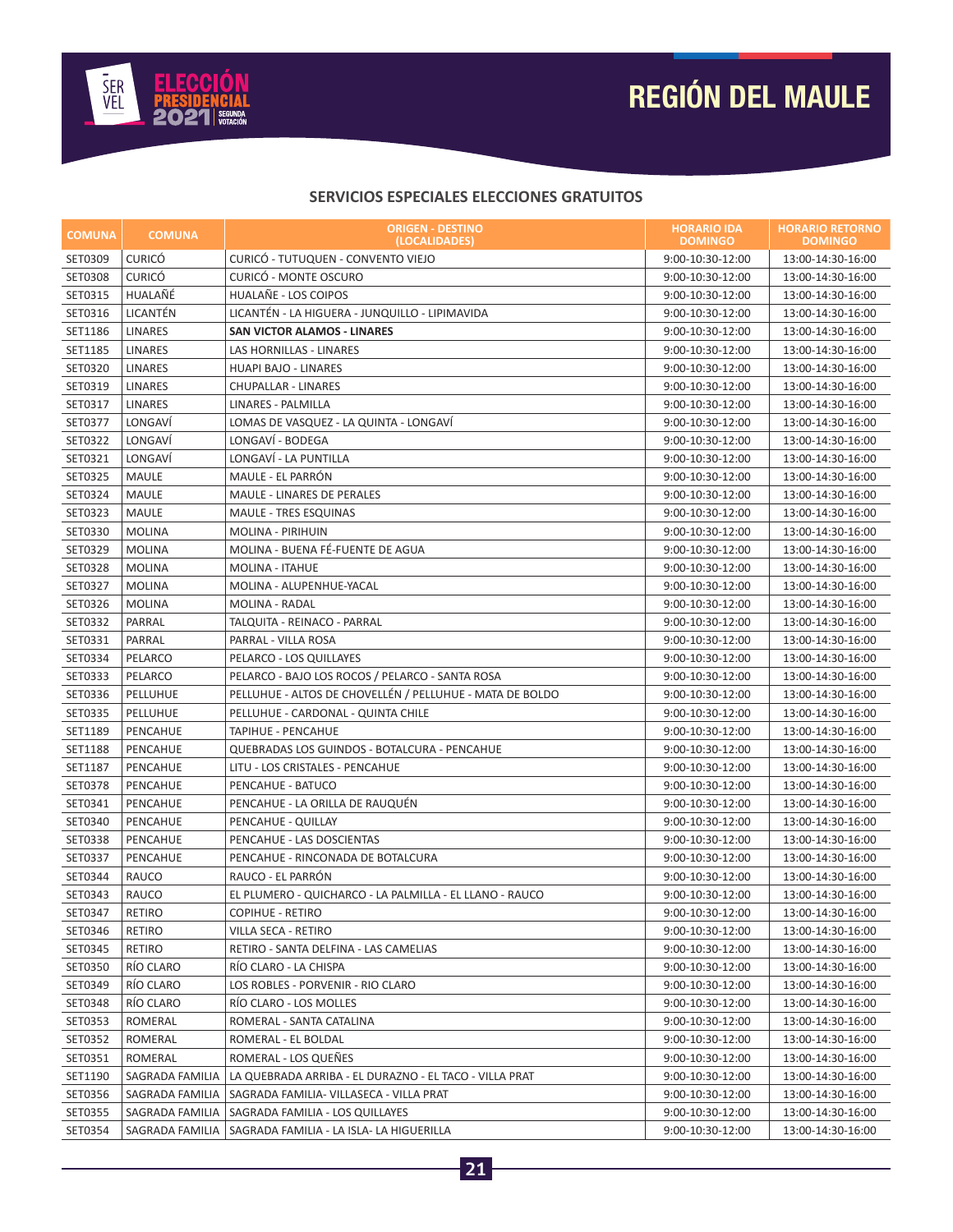

# **REGIÓN DEL MAULE**

#### **SERVICIOS ESPECIALES ELECCIONES GRATUITOS**

| <b>COMUNA</b> | <b>COMUNA</b>       | <b>ORIGEN - DESTINO</b><br>(LOCALIDADES)                                     | <b>HORARIO IDA</b><br><b>DOMINGO</b> | <b>HORARIO RETORNO</b><br><b>DOMINGO</b> |
|---------------|---------------------|------------------------------------------------------------------------------|--------------------------------------|------------------------------------------|
| SET0381       | <b>SAN CLEMENTE</b> | SAN CLEMENTE - SANTA ELENA                                                   | 9:00-10:30-12:00                     | 13:00-14:30-16:00                        |
| SET0380       | <b>SAN CLEMENTE</b> | SAN CLEMENTE - LOS MAITENES                                                  | 9:00-10:30-12:00                     | 13:00-14:30-16:00                        |
| SET0379       | <b>SAN CLEMENTE</b> | SAN CLEMENTE - CHEQUEN DE LA PEÑA                                            | 9:00-10:30-12:00                     | 13:00-14:30-16:00                        |
| SET0362       | <b>SAN CLEMENTE</b> | SAN CLEMENTE - SANTA ISABEL                                                  | 9:00-10:30-12:00                     | 13:00-14:30-16:00                        |
| SET0361       | <b>SAN CLEMENTE</b> | SAN CLEMENTE - EL COLORADO                                                   | 9:00-10:30-12:00                     | 13:00-14:30-16:00                        |
| SET0360       | <b>SAN CLEMENTE</b> | SAN CLEMENTE - CARRETONES                                                    | 9:00-10:30-12:00                     | 13:00-14:30-16:00                        |
| SET0359       | <b>SAN CLEMENTE</b> | <b>SAN CLEMENTE - COREL</b>                                                  | 9:00-10:30-12:00                     | 13:00-14:30-16:00                        |
| SET0358       | <b>SAN CLEMENTE</b> | SAN CLEMENTE - LAS DELICIAS                                                  | 9:00-10:30-12:00                     | 13:00-14:30-16:00                        |
| SET0357       | <b>SAN CLEMENTE</b> | SAN CLEMENTE - LA MINA                                                       | 9:00-10:30-12:00                     | 13:00-14:30-16:00                        |
| SET0364       | <b>SAN JAVIER</b>   | CABRERÍA - SAN JAVIER                                                        | 9:00-10:30-12:00                     | 13:00-14:30-16:00                        |
| SET0363       | <b>SAN JAVIER</b>   | SAN JAVIER - CARRIZAL- CALIBORO                                              | 9:00-10:30-12:00                     | 13:00-14:30-16:00                        |
| SET0367       | <b>SAN RAFAEL</b>   | SAN RAFAEL - SANTA VICTORIA                                                  | 9:00-10:30-12:00                     | 13:00-14:30-16:00                        |
| SET0366       | <b>SAN RAFAEL</b>   | SAN RAFAEL - PANGUE ABAJO - PANGUE ARRIBA                                    | 9:00-10:30-12:00                     | 13:00-14:30-16:00                        |
| SET1198       | <b>TENO</b>         | CERRO LIMANQUE - LAS LIRAS - TENO                                            | 9:00-10:30-12:00                     | 13:00-14:30-16:00                        |
| SET0382       | <b>TENO</b>         | VIÑA HUEMUL - MORZA - TENO                                                   | 9:00-10:30-12:00                     | 13:00-14:30-16:00                        |
| SET0370       | <b>TENO</b>         | <b>TENO - EL CULENAR</b>                                                     | 9:00-10:30-12:00                     | 13:00-14:30-16:00                        |
| SET0369       | <b>TENO</b>         | TENO - PUNTA DEL MONTE - LOS ZORROS                                          | 9:00-10:30-12:00                     | 13:00-14:30-16:00                        |
| SET0368       | <b>TENO</b>         | TENO -COMALLE -RINCON DE COMALLE                                             | 9:00-10:30-12:00                     | 13:00-14:30-16:00                        |
| SET1191       | VICHUQUÉN           | AQUELARRE - BORDE LAGO - LLICO                                               | 9:00-10:30-12:00                     | 13:00-14:30-16:00                        |
| SET0383       | <b>VICHUQUÉN</b>    | LLICO - LA CRUZ                                                              | 9:00-10:30-12:00                     | 13:00-14:30-16:00                        |
| SET0372       | <b>VILLA ALEGRE</b> | PEÑUELAS - SAN MANUEL - LAGUNILLAS - VILLA ALEGRE                            | 9:00-10:30-12:00                     | 13:00-14:30-16:00                        |
| SET0374       | YERBAS BUENAS       | MAITENCILLO ADENTRO - CARACOLES - SANTA ELENA - LLANO BLANCO - YERBAS BUENAS | 9:00-10:30-12:00                     | 13:00-14:30-16:00                        |
| SET0373       | YERBAS BUENAS       | SANTA ANA DE QUERI - SEMILLERO - PUIPUYEN - ABRANQUIL - YERBAS BUENAS        | 9:00-10:30-12:00                     | 13:00-14:30-16:00                        |

### **SERVICIO FERROVIARIO REGULAR QUE OPERARÁ EN LAS ELECCIONES**

|         | <b>COMUNAS</b>                                       | <b>ORIGEN - DESTINO - LOCALIDADES</b>                                                                                                       | <b>SALIDA TALCA</b> | <b>SALIDA</b><br><b>CONSTITUCIÓN</b> |
|---------|------------------------------------------------------|---------------------------------------------------------------------------------------------------------------------------------------------|---------------------|--------------------------------------|
| CFF0001 | TALCA - MAULE<br>- PENCAHUE -<br><b>CONSTITUCIÓN</b> | TALCA - COLÍN - CORINTO - CURTIDURÍA - GONZÁLEZ BASTÍAS - TOCONEY -<br>PICHAMAN - LOS ROMEROS - FOREL - HUINGANES - MAQUEHUA - CONSTITUCIÓN | $07:45 - 16:10$     | $07:20 - 15:45$                      |

### **SERVICIOS SUBSIDIADOS REGULARES QUE OPERARÁN CON GRATUIDAD EN LAS ELECCIONES**

| ID                 | <b>COMUNA</b>       | <b>ORIGEN - DESTINO</b><br>(LOCALIDADES) | <b>HORARIO IDA</b><br><b>DOMINGO</b> | <b>HORARIO RETORNO</b><br><b>DOMINGO</b> |
|--------------------|---------------------|------------------------------------------|--------------------------------------|------------------------------------------|
| CTR0324            | <b>CAUQUENES</b>    | SAN PEDRO DE ARMENGOL - CAUQUENES        | 7:30                                 | 17:30                                    |
|                    | CTR0318 2 CAUQUENES | MOLCO - CAUQUENES (POR CHACARILLAS)      | 7:30-13:00                           | 17:00-18:30                              |
| CTR0318 1          | CAUQUENES           | MOLCO - CAUQUENES (POR TAPIHUE)          | 7:30-13:00                           | 17:00-18:30                              |
| CTA0526            | CHANCO              | LA BODEGA - CHANCO                       | 7:30                                 | 15:00                                    |
| CTR0311            | CHANCO              | MORRO - CHANCO                           | 8:30                                 | 15:30                                    |
| CTA0650 2   CHANCO |                     | PUENTE LA TORIBIA - CHANCO               | 7:30                                 | 14:00                                    |
| CTA0650 1   CHANCO |                     | EL CARMÍN - CHANCO                       | 8:00                                 | 14:00                                    |
| CTA0641_2   CHANCO |                     | <b>BATUCO - CHANCO</b>                   | 8:45                                 | 13:00                                    |
| CTA0641_1   CHANCO |                     | SAN JOSE - CHANCO                        | 8:00                                 | 12:00                                    |
| CTR0368 1 COLBÚN   |                     | SAN JUAN - COLBÚN                        | 9:00                                 | 12:00                                    |
| CTA0396            | <b>COLBÚN</b>       | <b>BOLDOS - COLBÚN</b>                   | 8:00                                 | 12:00                                    |
| CTR0368_2   COLBÚN |                     | SAN LUIS - COLBÚN                        | 8:00                                 | 14:00                                    |
| CTA0532            | <b>CONSTITUCIÓN</b> | PIEDRA DE LOBO - CONSTITUCIÓN            | 7:30                                 | 14:00                                    |
| CTA0129            | <b>CONSTITUCIÓN</b> | PIRIGÜINES - CARRIZALILLO - FOREL        | 8:00                                 | 16:00                                    |
| CTA0113 2          | <b>CUREPTO</b>      | (2) MONTE MAQUI - GUALLECO               | 10:00                                | 15:00                                    |
| CTA0113 1          | <b>CUREPTO</b>      | 1) HUENCHULLAMI - CUREPTO                | 8:00                                 | 13:00                                    |